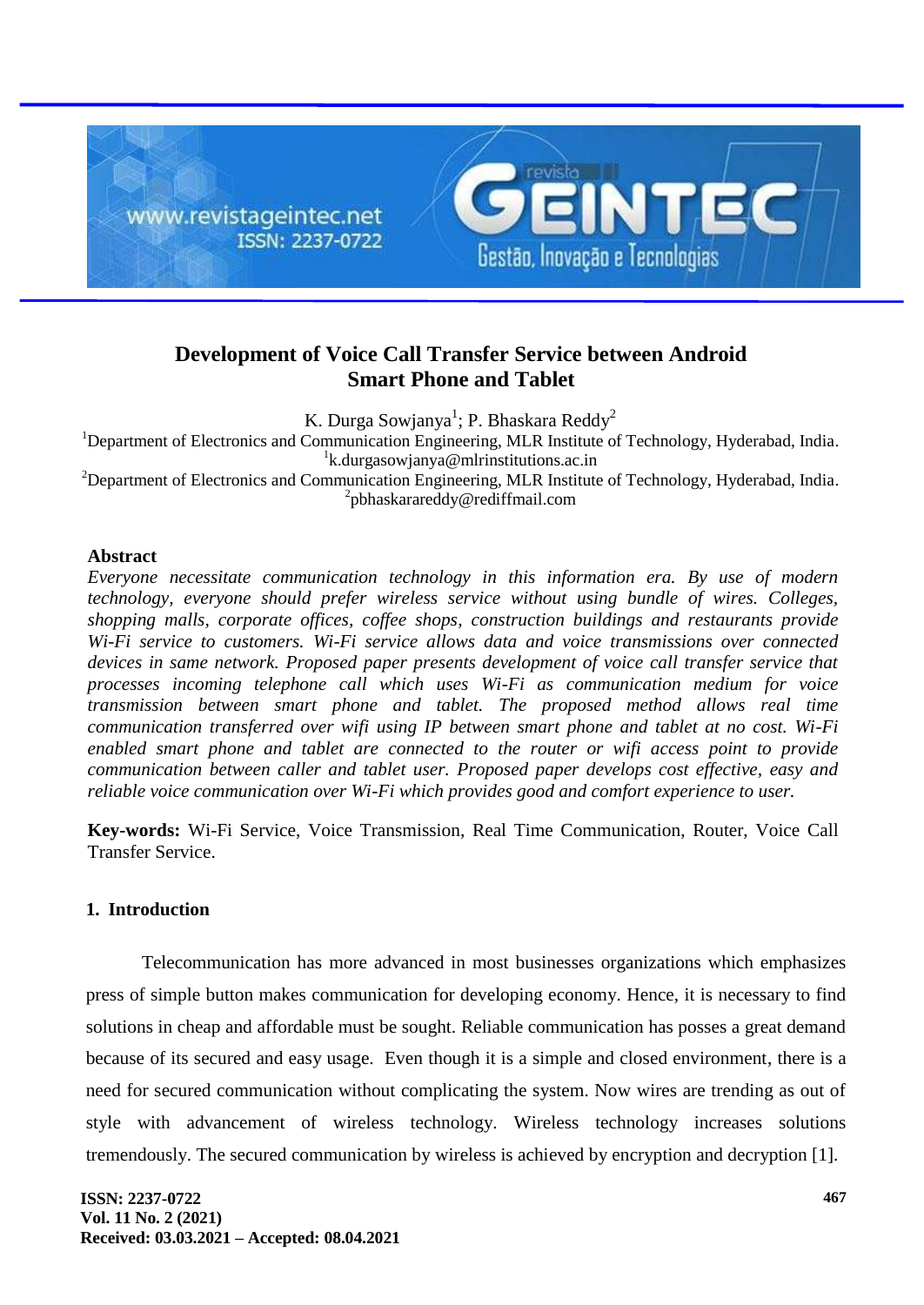For a business organization, if higher officials needed to discuss an important issue with their teams without having to continually hold meetings. The organizing meetings would always time or cost effective. Hence, they needs an architecture with the wireless technology in the way each member of the team can communicate with one another and their superiors also instantly through a reliable link on a secure channel. But data communication network's bandwidth and quality of service are highly flexible. For several data communication applications reliability is critical issue [2]. Implementing mechanisms for error checking, acknowledgment, re-transmissions and sequencing by communication or networking protocols are needed to resolve reliability critical issue.

For real-time applications like voice communications, it is necessary to implement corrective mechanisms for transmitting lost packet and play back at the receiving end or if it is out of sequence and is considerably delayed. It is essential to design the architecture more precisely by considering all the above points. If designed correctly, it would be very fantastic experience which reaches practical needs to communicate with other devices in a secure manner without internet. This direct communication between two android devices does not rely on any infrastructures and has very low cost and very fast preparation to begin this direct wireless communication [3].

Proposed method develops voice call transfer service application to transfer voice communication between interconnected devices. Android Wi-Fi communication application programming interface (API) is used for providing connections between devices. Java in android is used for developing application [4]. Native C is used with Java for incorporating Speex encoder and decoders for real time voice processing. Network socket established through UDP is an endpoint of connection across Wi-Fi to transfer reliable voice communication. UDP provides point-to-point communication through network socket that uses client-server application for communication.

Proposed method is achieved with android application packages and APIs. Proposed design developed by android with JAVA Programming language. Android API supports telephony service, media capture and media processing and rendering. Android media API provides plug-in architecture for direct accessing media data. JAVA is a high level programming language by SUN Micro system and released in 1995. JAVA is basically developed in C and C++ and enhances features from object-oriented language. JAVA facilitates extensive libraries for multimedia, networking, multi reading, graphics and data base access. Speex encoder and decoder are used for voice processing. Voice encoding and decoding are written in the C language by using Speex API. C++ is an extension of C developed in early 1980's at Bell laboratories. Graphical user interface (GUI) was developed by android layout. It has unique design features like platform independence, high performance, multi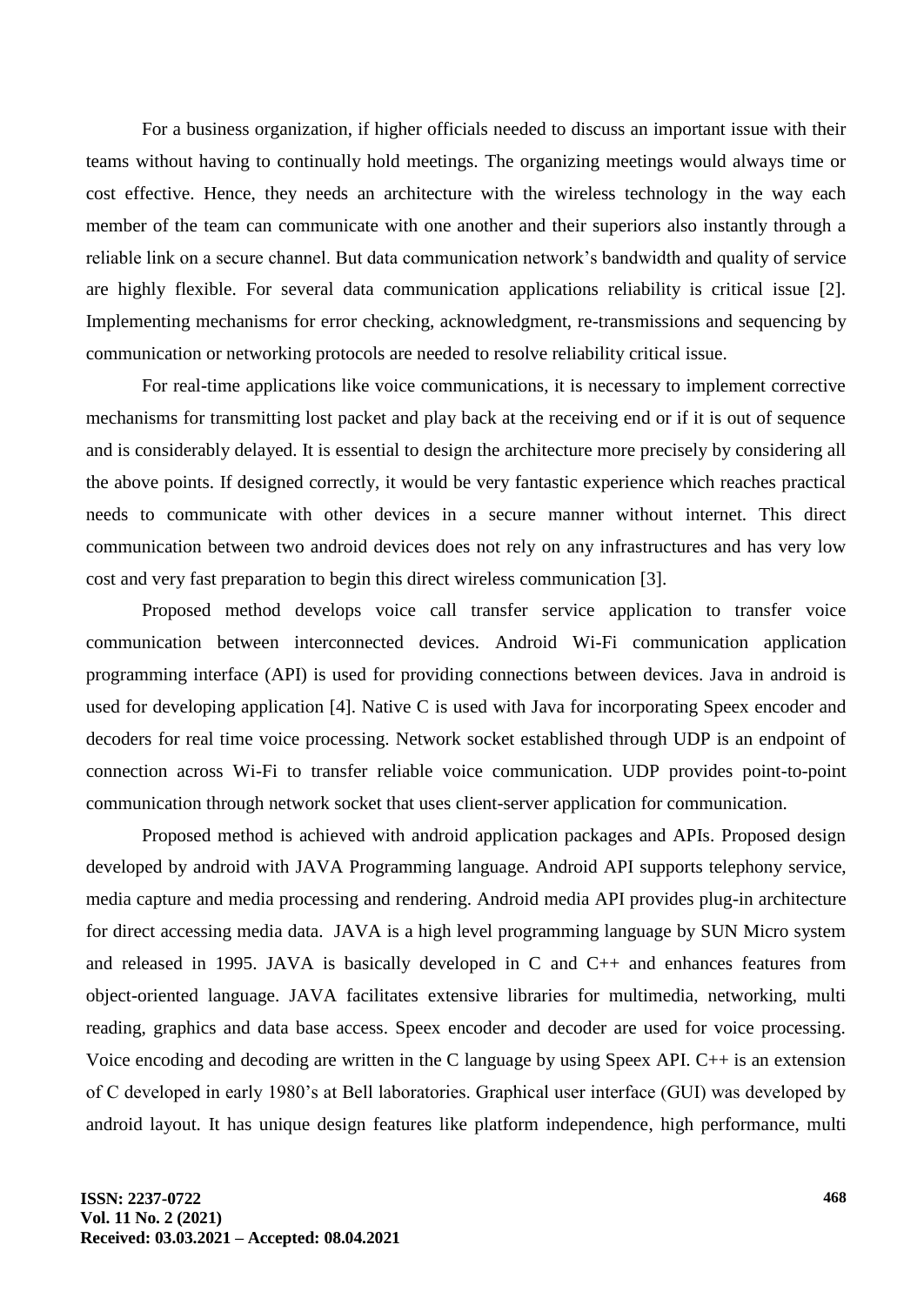threading and dynamic linking. These features make programming applications complex rather than simple and straightforward [5].

#### **2. Literature Review**

Communication is very important part in our daily life. Vast improvement in technology leads convenient and efficient way of communication. Large organizations like educational institutes, corporate offices, construction sites plays fabulous role to support required communication among all employees. So it is necessitated to develop application which is easy to deploy, run, and access. Many organizations furnish Wi-Fi service for all employees to supply internet connection. By using this, one can connect laptop, tablet or smart phone to Wi-Fi router and get internet connectivity [6]. In recent surveys, Wi-Fi service was predicted as growing to 109 percent between 2011-2016 in automotive applications, 39 percent in health, fitness and medical applications, 25 percent in smart meters [7]. Hence usage of android smart phones has increased to hundreds of millions in more than 190 countries throughout world. Taking into consideration of growth in Wi-Fi as well as in android, proposed paper develops android mobile application for voice transferring through Wi-Fi network.

Proposed method in [8] facilitates connection between two remote clients via voice over internet. Mobile application for IP communication provides necessary interfaces between telephony and wireless networks. Although communication over data networks such as LAN through IP exists but these are of fixed type. Therefore violation of user's mobility occurs and VoIP phones need internet service provider which consumes more cost.

Proposed method in [9] enables two cell phones connected via blue tooth for exchanging media files. Bluetooth enabled laptops and desktops processes wireless communication are available in market. But geographical area of blue tooth range is very small causing limitations over user's mobility [10].

Another author proposes use of Wi-Fi enabled phones as IP phones and communication is developed within same Wi-Fi. Author states that each mobile device connects to WLAN router and communicates with other device. Making voice calls can be done by any device through sending packets to the router which then tries to send to destination. But security is a major issue to tackle in this environment. To resolve this issue, packets in headers can be encrypted by one encryption and payload can be encrypted by other encryption [11].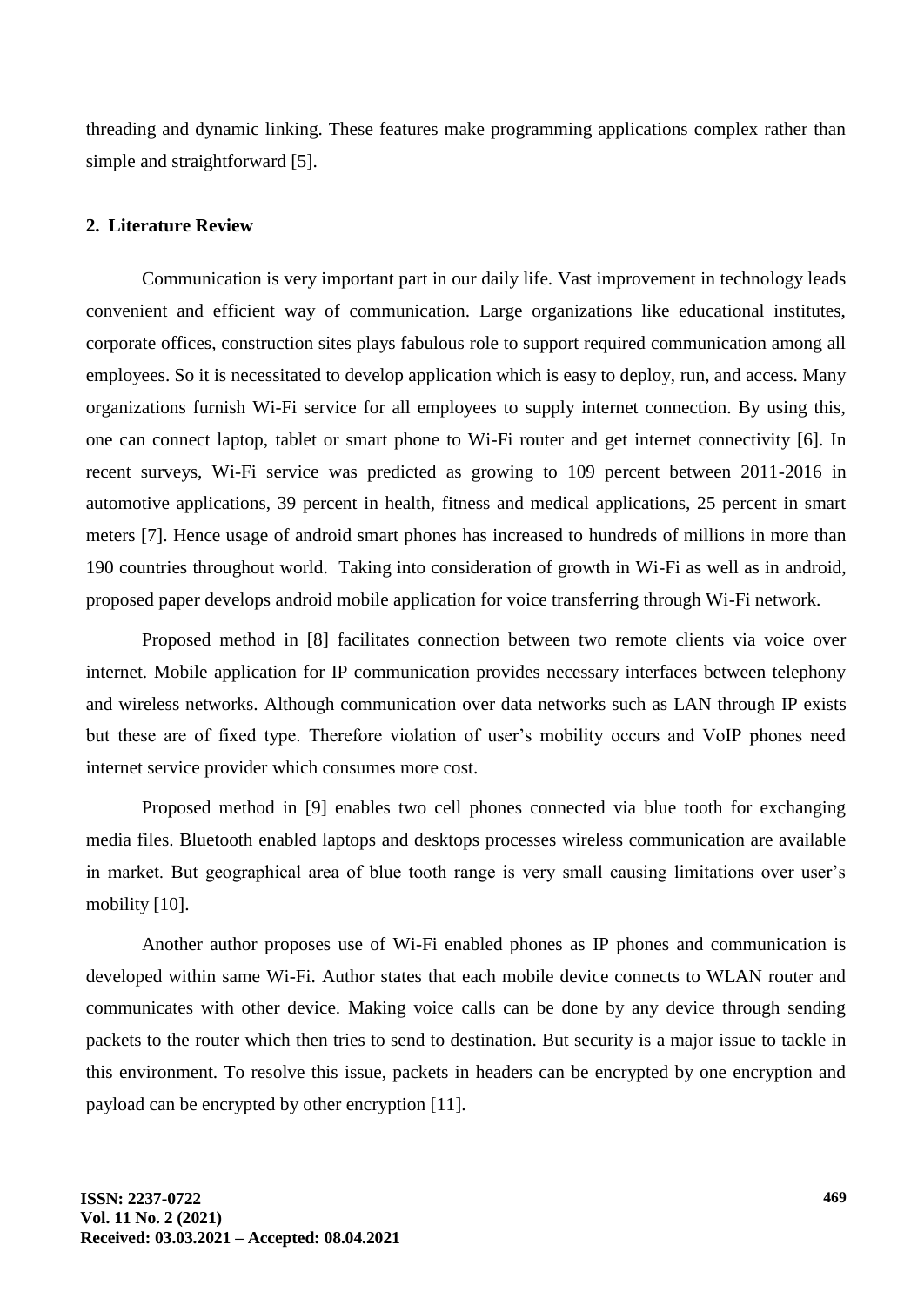There are several use cases addressed by different smart phones for voice communication. Two-way radio transceivers allow peers in same range establishes voice communication without having any additional infrastructure [12]. This is very useful in scenarios of no cellular network coverage or when users cannot afford cost of an ongoing call for unlimited period of time [13]. Even though smart phones have great connectivity with Wi-Fi or Bluetooth, till now no research provided voice call transferring service through mobile application. Main objective of proposed application resolves this problem by transferring incoming caller voice to tablet connected in same Wi-Fi range.

#### **3. Methodology**

Proposed architecture is divided into 5 major modules: 1. Call receiving, 2. Wireless communication, 3. Transfer voice through network socket. 4. Voice encoding and 5. Voice decoding. Figure1 shows architecture of proposed application.





Figure 2 shows design flow for development of voice call transfer service.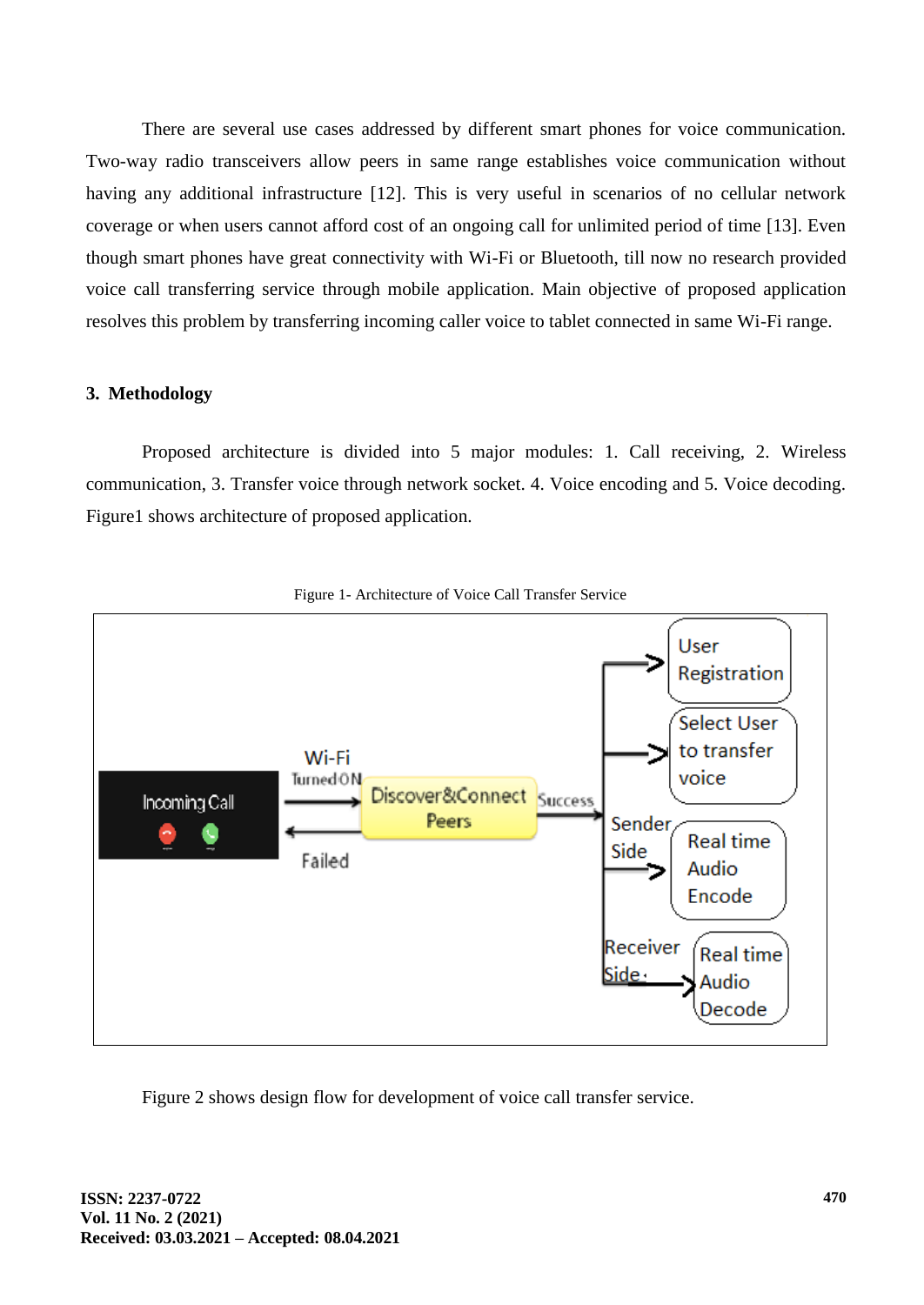

Figure 2- Flow Chart for Development of Voice Call Transfer Service

#### **3.1. Call Receiving**

Android telephony API provides service for incoming telephony calls. Phone state listener provides listening states for incoming calls. When incoming call arrives on smart phone, it will automatically detected by the proposed application. Figure 3 shows process of telephony incoming call in android programming.

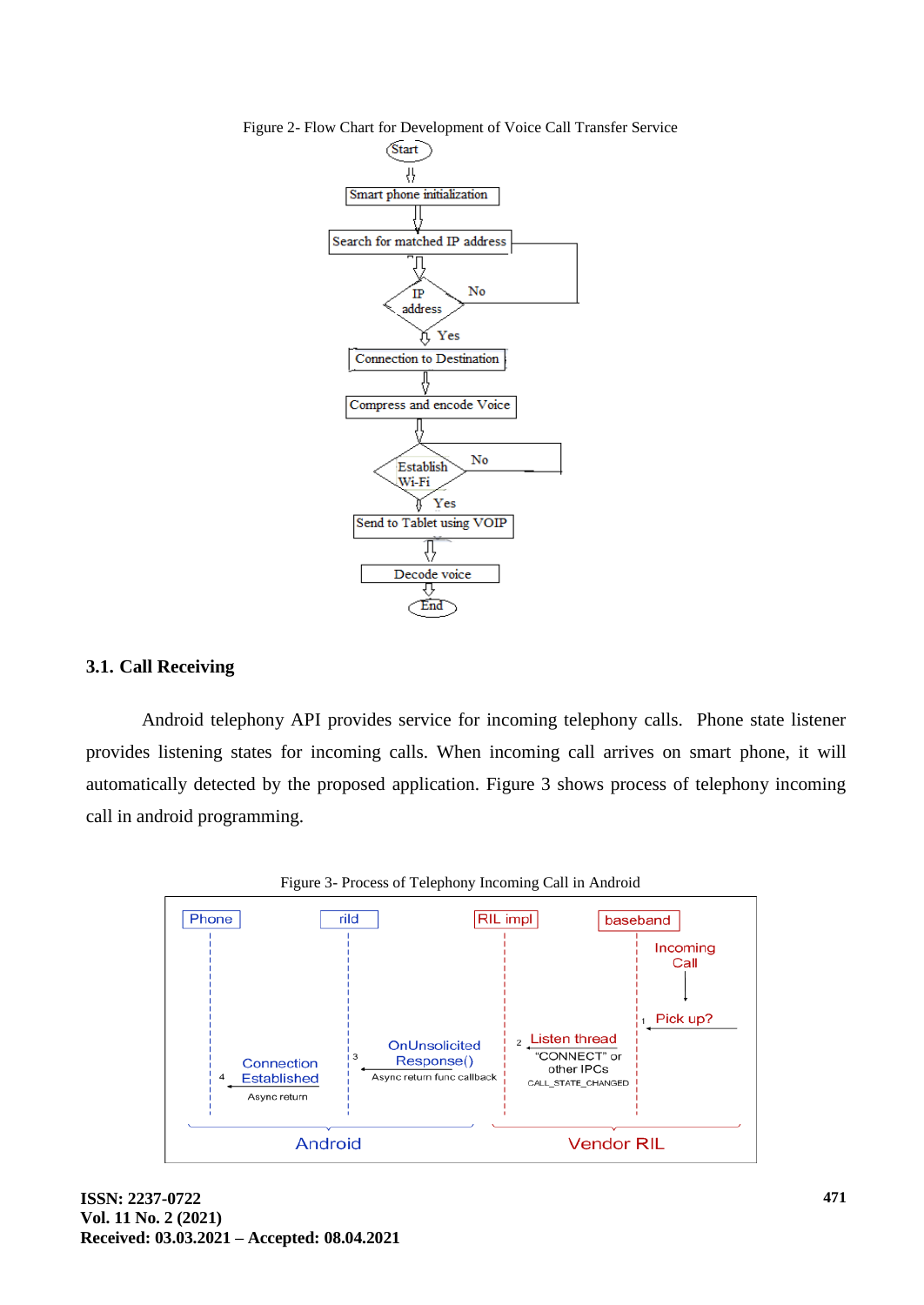#### **3.2. Wireless Communication**

Mainly, proposed application development consists of two processes: peer discovering and connecting. Peer discovering process uses registration process for every user in Wi-Fi range. Whenever Wifi is enabled, the users need to be registered with names. After user registration, update button will update all registered users and shown below update button. Every user has been watched by other users in network. Choosing required user for voice call transfer by selecting check button of one of registered users. Broadcasting voice communication will be enabled between caller and selected user. Figure 4 shows wireless communication process in android programming.





#### **3.3. Transfer Voice through Network**

Smart phone will detect the registered user with its IP address. The IP address of user is recognized by auto discovery of IP address using WiFi manager API. Whenever users are added, those are updated with their IP addresses. Android audio manager API provides read and write methods to send encoded voice and receive decoded voice respectively. Real time voice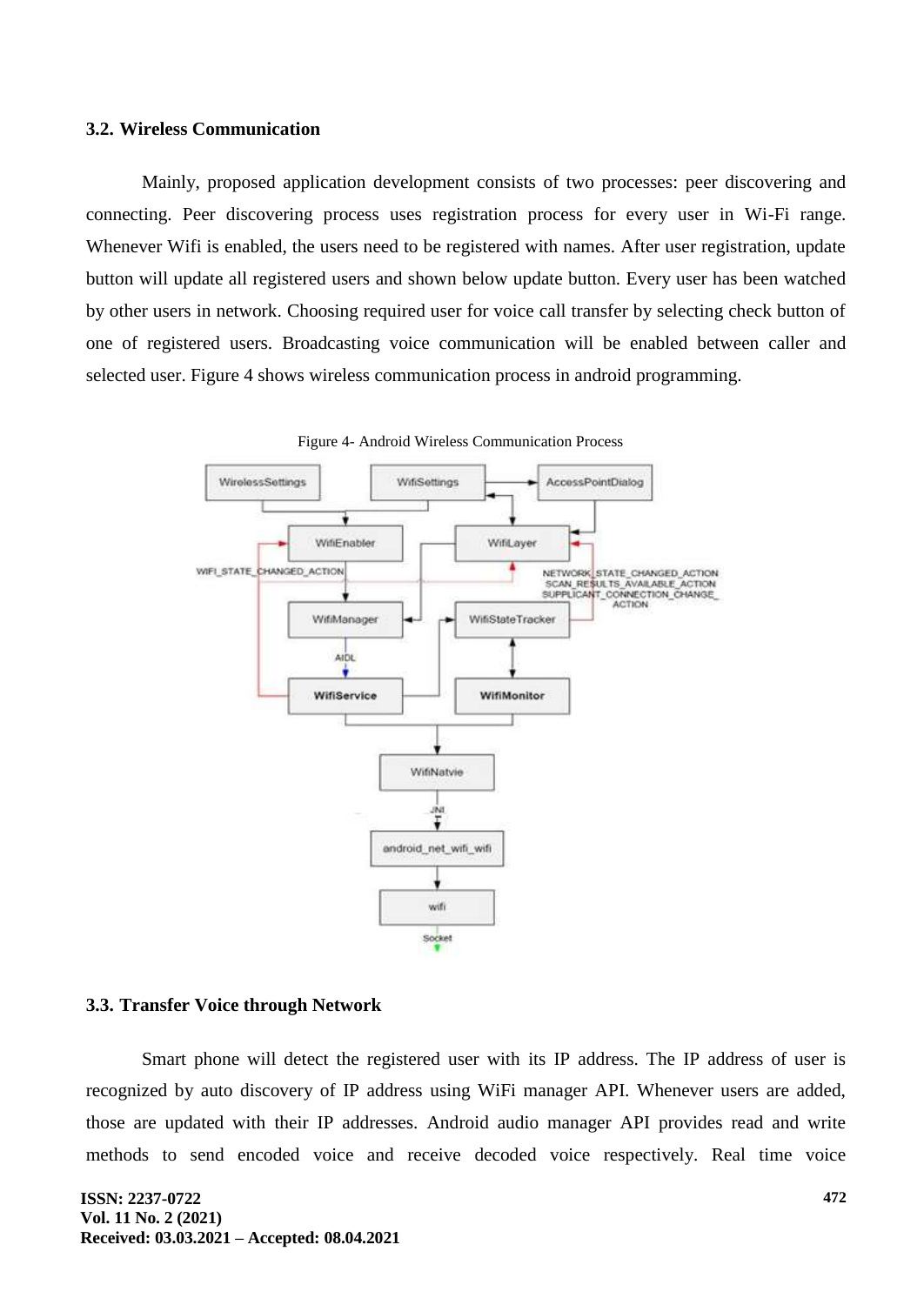communication is developed by running threads. Thread is used for read and write voice at pre-defined time interval. Tablet user communicates through packet based communication via Wi-Fi. For this, UDP is used to provide socket based communication through packets. As and when Android devices starts sending voice call, the voice codec compress and encode the voice call into frames and are stored into a buffer. This voice will be processed by UDP protocol and is sent over Wi-Fi.

At the receiving end, when the tablet received call through Wi-Fi, user get options like accept and end call. Communication is enabled when tablet user accept call. Every time voice is received by audio encoder, it is stored in buffer and sent as packets to destination. At destination device, received packets are given to audio decoder which decodes received voice. This decoded voice is stored in a dynamic buffer. It will be identified and played by android media API through GUI of android. In the same manner, the communication from tablet is sent to the smart phone. Figure 5 shows voice processing between two users.

Figure 5- Process of Voice Transferring



#### **3.4. Voice Recording and Encoding**

#### **Voice Recording**

Raw voice data from microphone is encoded by android audio record API (Application Program Interface). To record and encode raw voice, 8 Kbps is used as sampling rate, 16 bit PCM (Pulse Code Modulation) is used as audio encoding format and 4096 bytes is used as buffer size.

#### **Voice Encoding**

Audio record in android audio manager API is used for real time audio processing. Figure 6 shows real time audio processing for encoding and decoding in android programming. It is used for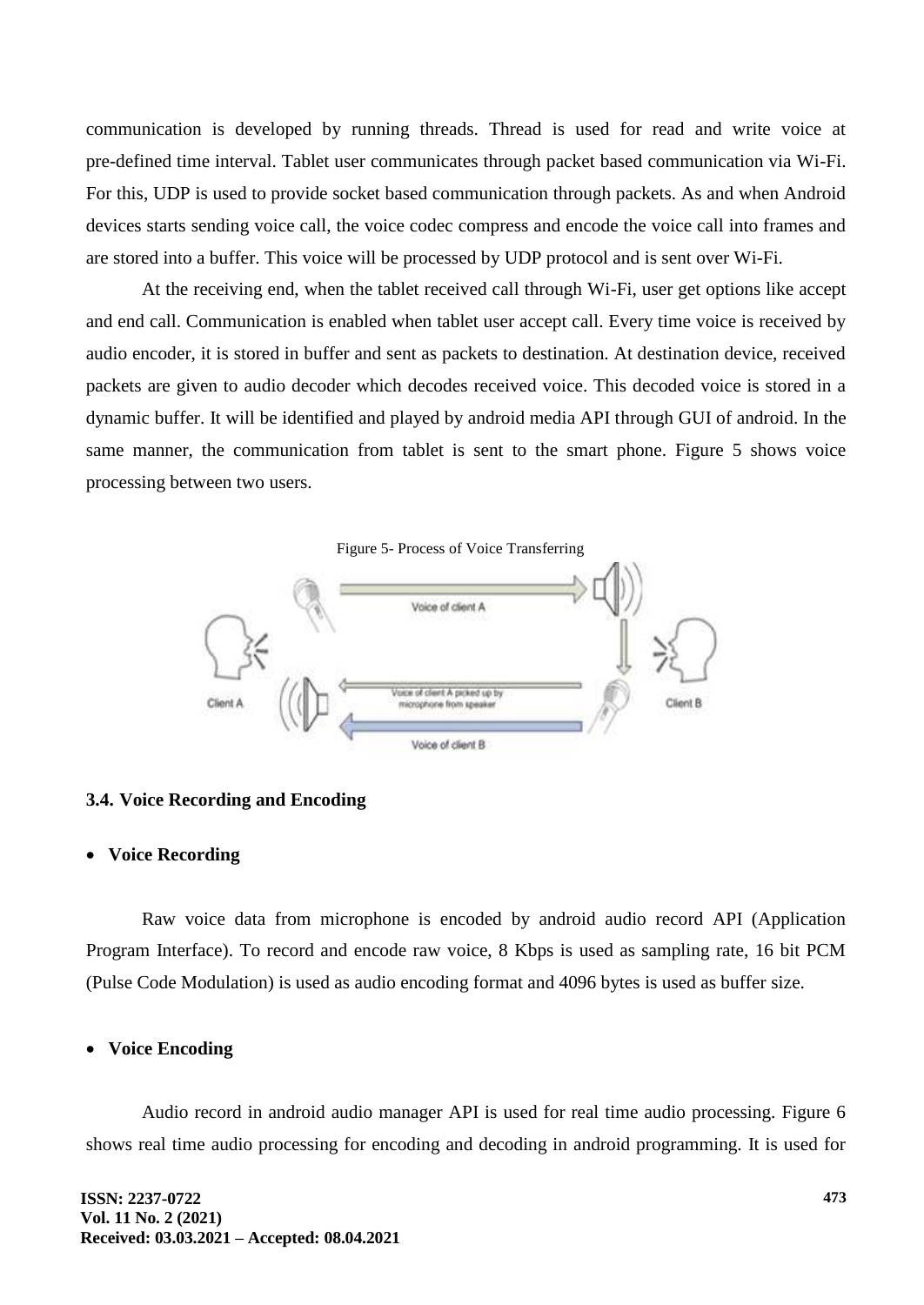compress raw audio data received through micro phone from incoming caller. It converts input voice data into byte frames. Server frame contains raw voice data samples. For processing raw audio 8 KHz is used as sampling frequency and frame size for voice recording is 160 samples (320 bytes). Frames are given as input to encoder (created while recording voice) which converts frames into packets. After processing, resulted data is stored in buffer. Incoming caller voice is recorded and encoded by using audio record. Resulted frames are stored in buffer. Voice encoding and recording methods are same at both smart phone and tablet application.



#### Figure 6- Process of Real Time Audio Encoding and Audio Decoding

#### **3.5. Voice Decoding**

At tablet, encoded voice data is received as packets through Wi-Fi based socket programming. Received voice packets are stored in receive buffer and given to decoder which decodes buffered voice packets into 160 samples or 320 bytes of voice. Decoded data is stored in buffer and every time after decoding, write method is used for writing received data to track from buffer. Play method of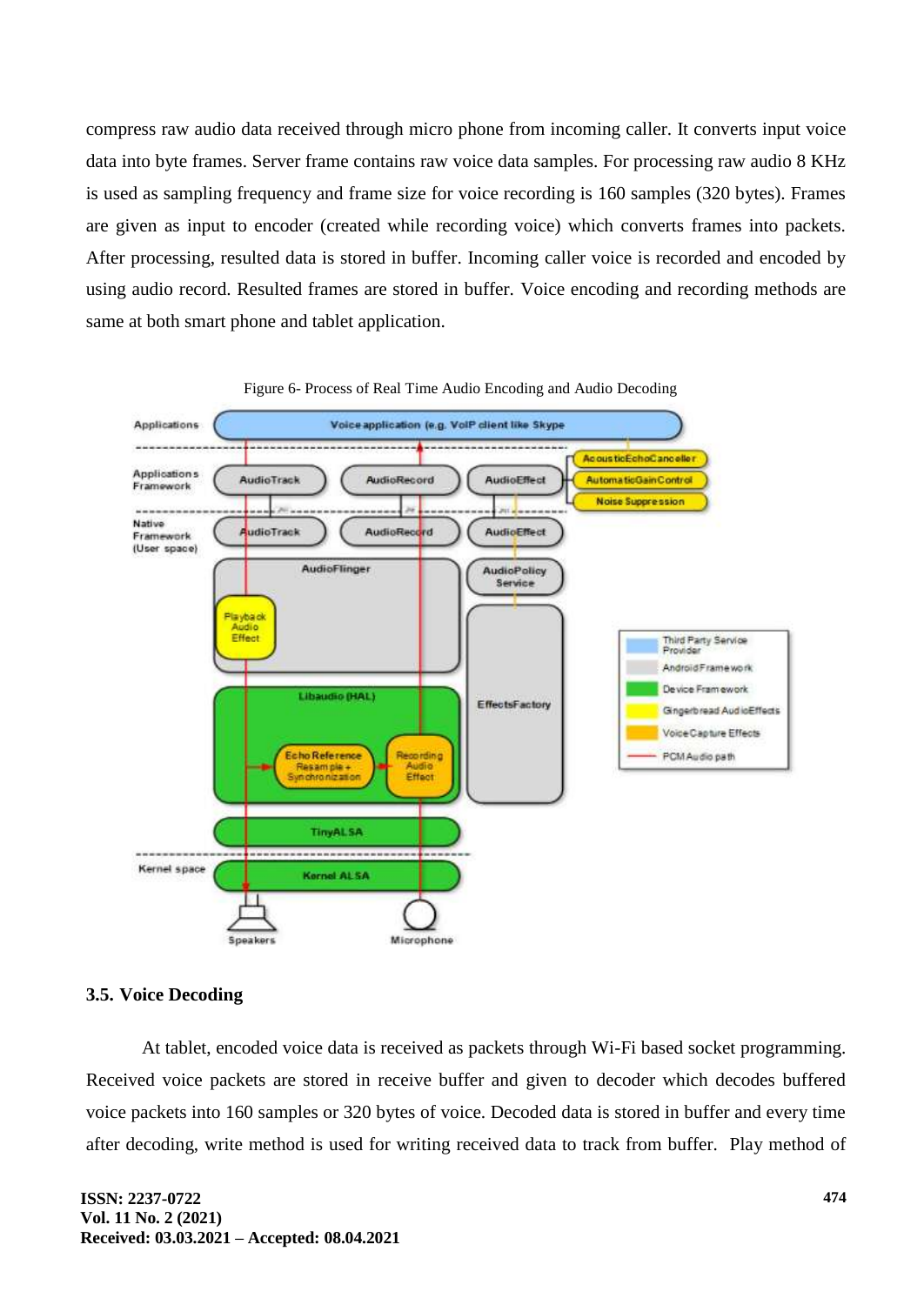android audio track API is used to play received voice data. As buffer will be appended with new voice after pre defined time interval, real time voice played in real time at tablet until sender ends voice call. Voice decoding process is same at both smart phone tablet application.

#### **4. Experimental Results**

Proposed application was developed on android studio. Android APIs are used with android java to develop proposed application. It was compiled in android studio with build command. Build adds needed library files and standard APIs to the developed application. Following results shows step by step development process for voice call transfer service. Figure 7 illustrate screen shot of programming and compilation report for incoming phone call received through Android telephony APIs.



Figure 7- Screen Shot of Code and Build Report of Incoming Telephony Call

Success: Operation succeeded (8 minutes ago)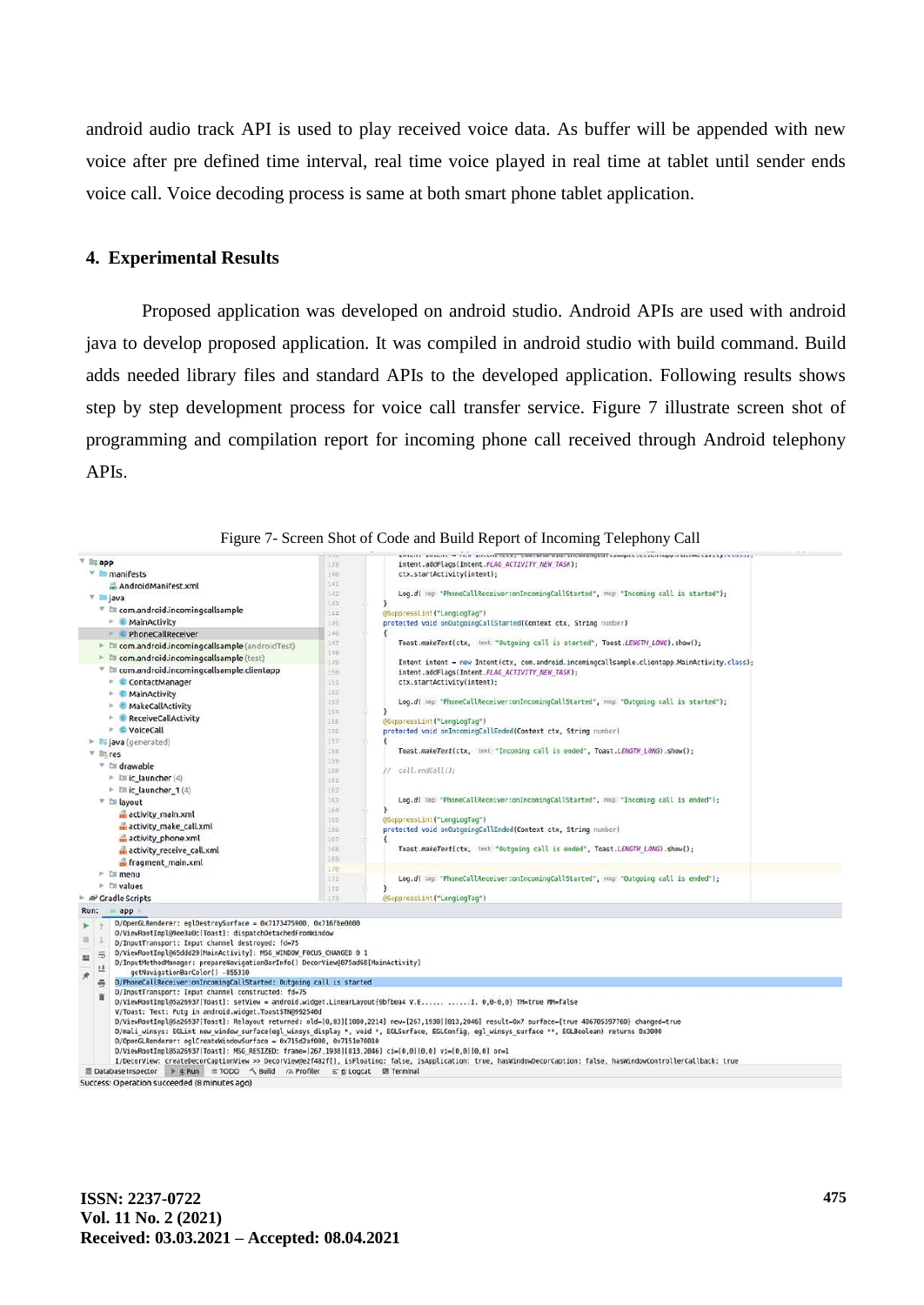When name of user is entered, submit name button will register user with that name. Smart phone user and tablet user are registered with their names. Update button will update users. Figure 8 illustrate programming and compilation report for registration of users in same Wi-Fi network through Android Wi-Fi and Datagram socket APIs. Update user will update all users registered to same Wi-Fi network.



Figure 8- Screen Shot of Code and Build Report of User Registration and Updating Users

Select user by clicking on check box at registered user name. IP address of selected user is obtained through wifi manager. By click on call button, incoming caller voice is transferred to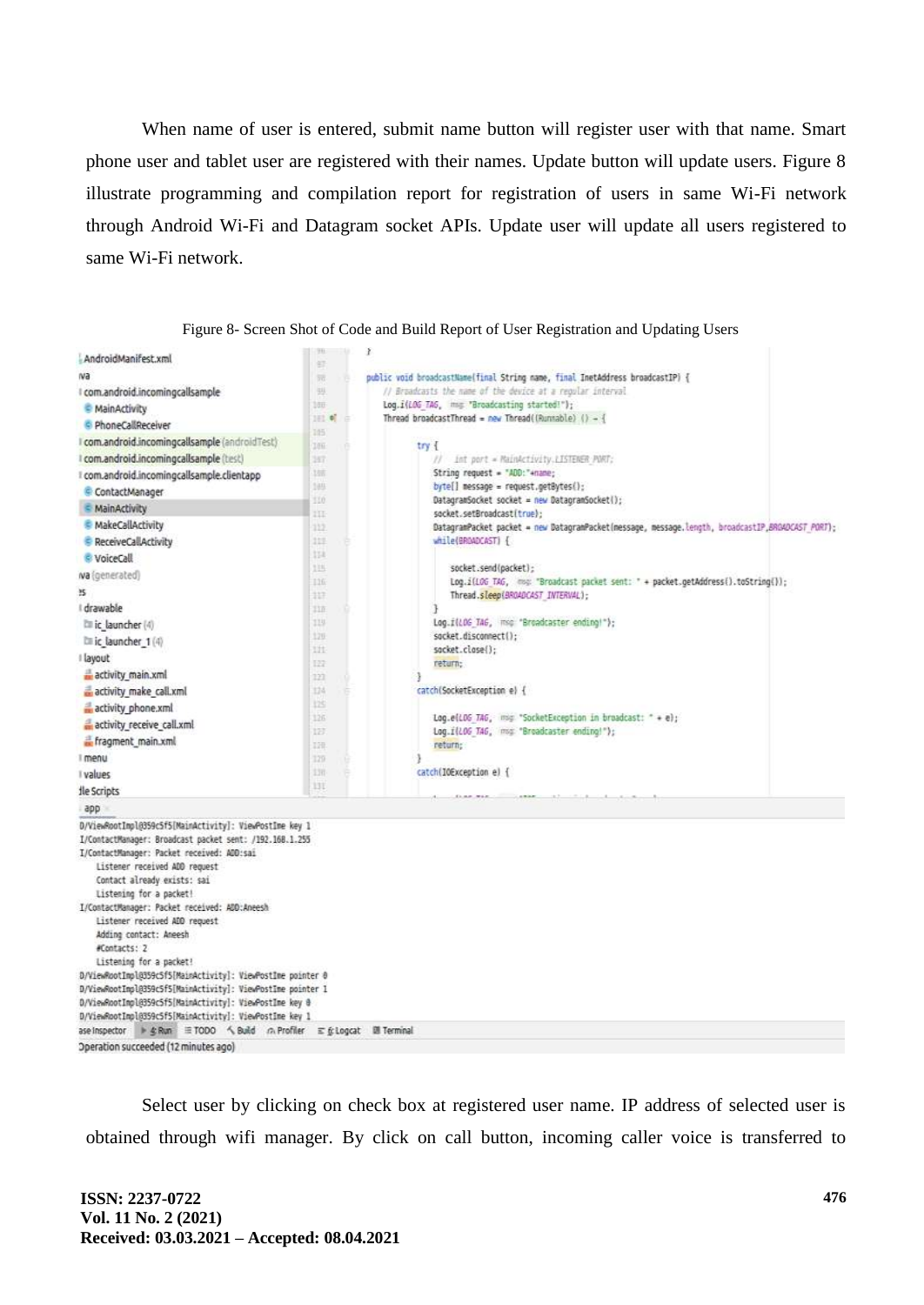selected user. Figure 9 illustrate programming and compilation report for getting IP address of user and started voice transferring of users in same Wi-Fi network through Android Wi-Fi and Datagram socket APIs.



#### Figure 9- Screen Shot of Code and Build Report of Voice Transferring

Socket based communication through UDP is used in development of transferring voice. Audio record encodes raw voice data from incoming caller into frames in smart phone. These frames stored in buffer and sent to receiving side through packets. Figure 10 illustrate programming and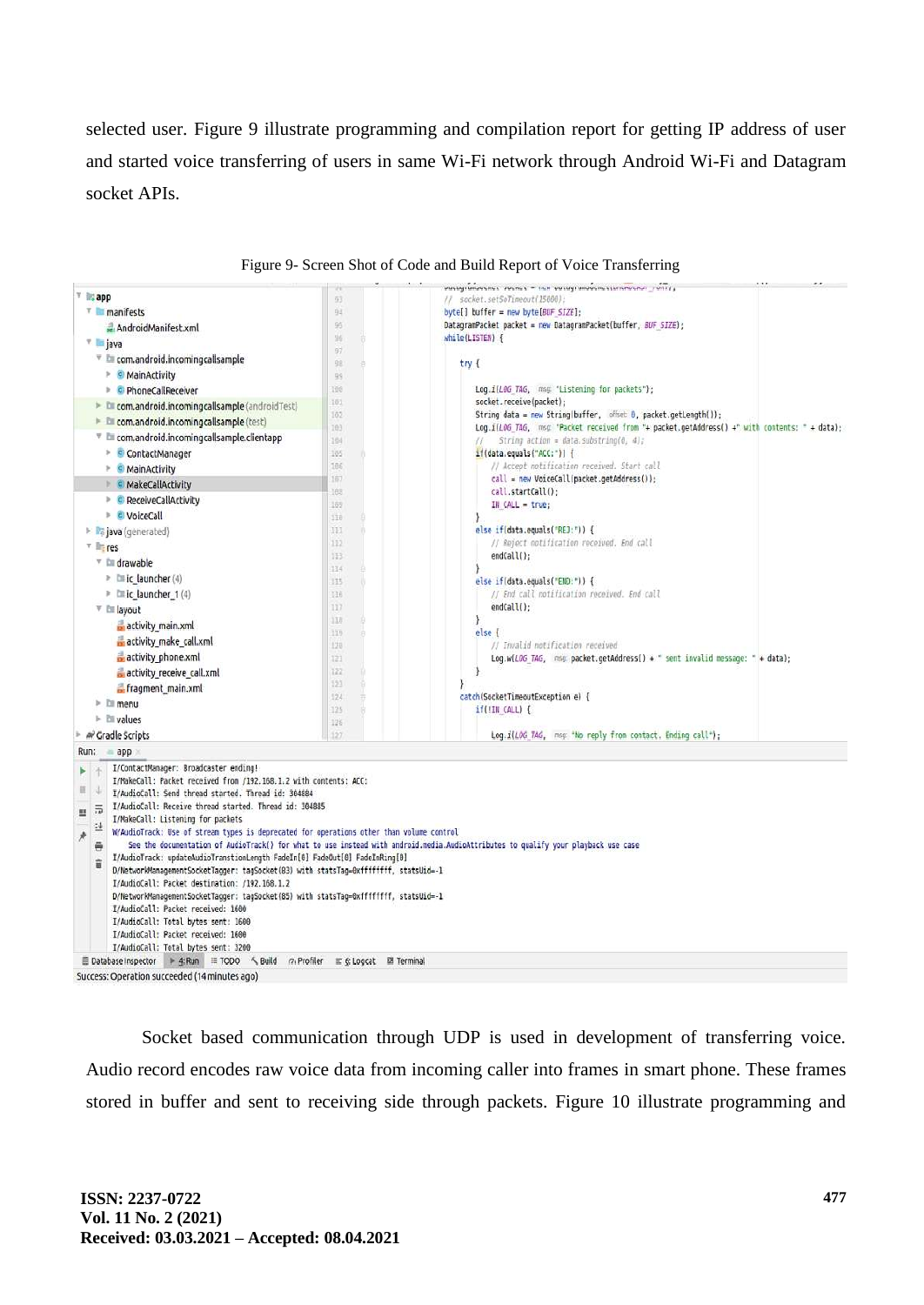compilation report for incoming caller voice recording and encoding through android audio record API.



Figure 10- Screen Shot of Code and Build Report of Voice Recording and Encoding at Smart Phone Side

Audio track decode received packet through UDP socket into frames by android Audio track APIs. Write and play methods are developed to play received incoming caller voice in tablet. Figure 11 illustrate programming and compilation report for play method of android audio track.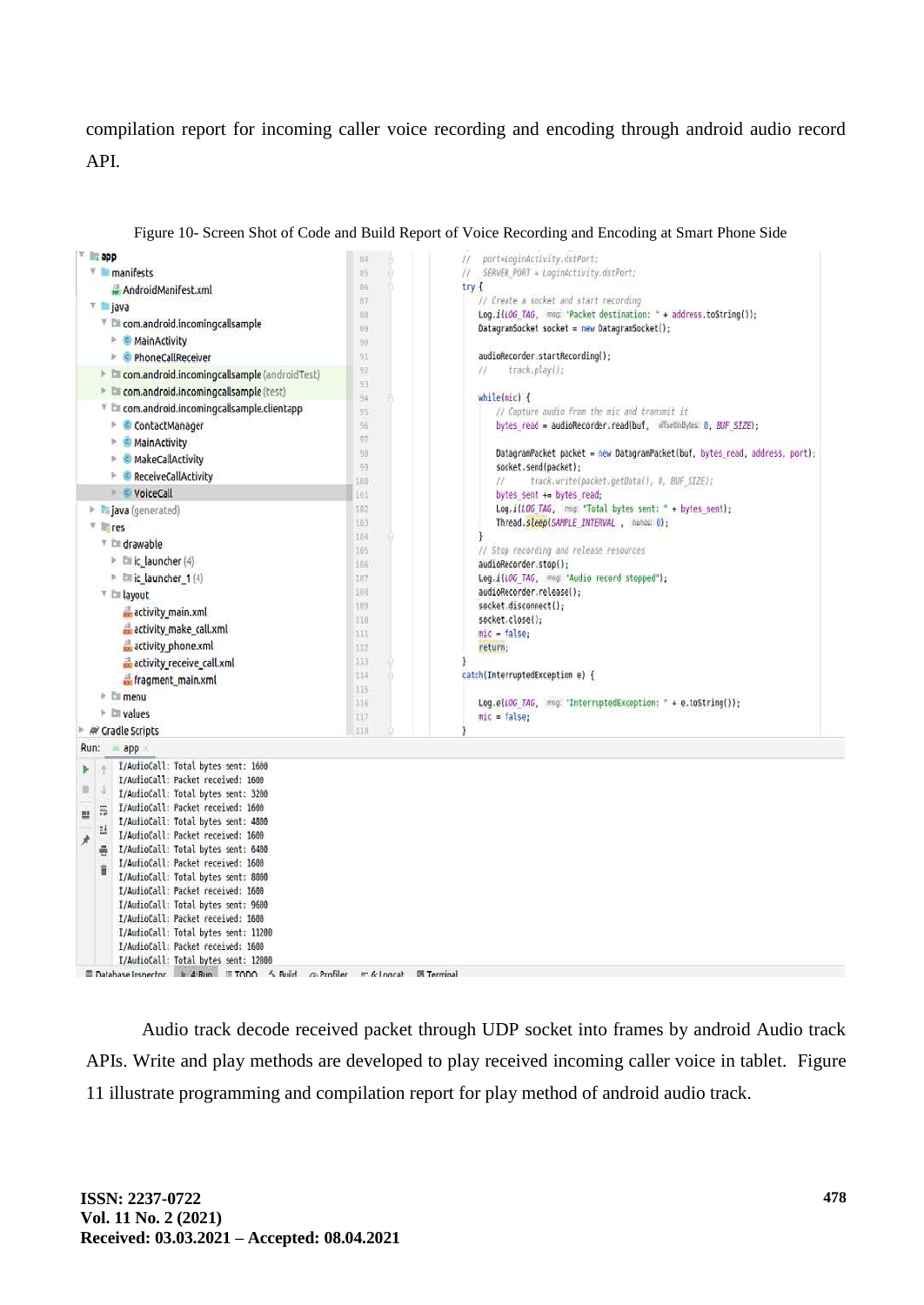

Figure 11- Screen Shot of Code and Build Report of Voice Decoding and Play at Tablet Side

### **5. Conclusion**

Proposed application has developed various modules involved in transferring voice call through Wi-Fi. Main work done is transferring voice in form of packets through UDP socket. Developed application is user friendly since each user can register with their names without familiar with any technical knowledge about wifi or IP address.

This free wireless voice transfer service is enabling not just free calls but also providing more advantageous and rich features and more flexible services. Although challenges stay behind, proposed application will play key role in businesses communications, small and big offices, schools, homes, construction sites etc. As per cost factor, there is no need of internet charges and telephony call charges.

### **Acknowledgement**

I would like to thank Department of Science and Technology (DST), India under WOS-A Scheme for financial support. I would like to express my very great appreciation to P. Bhaskara